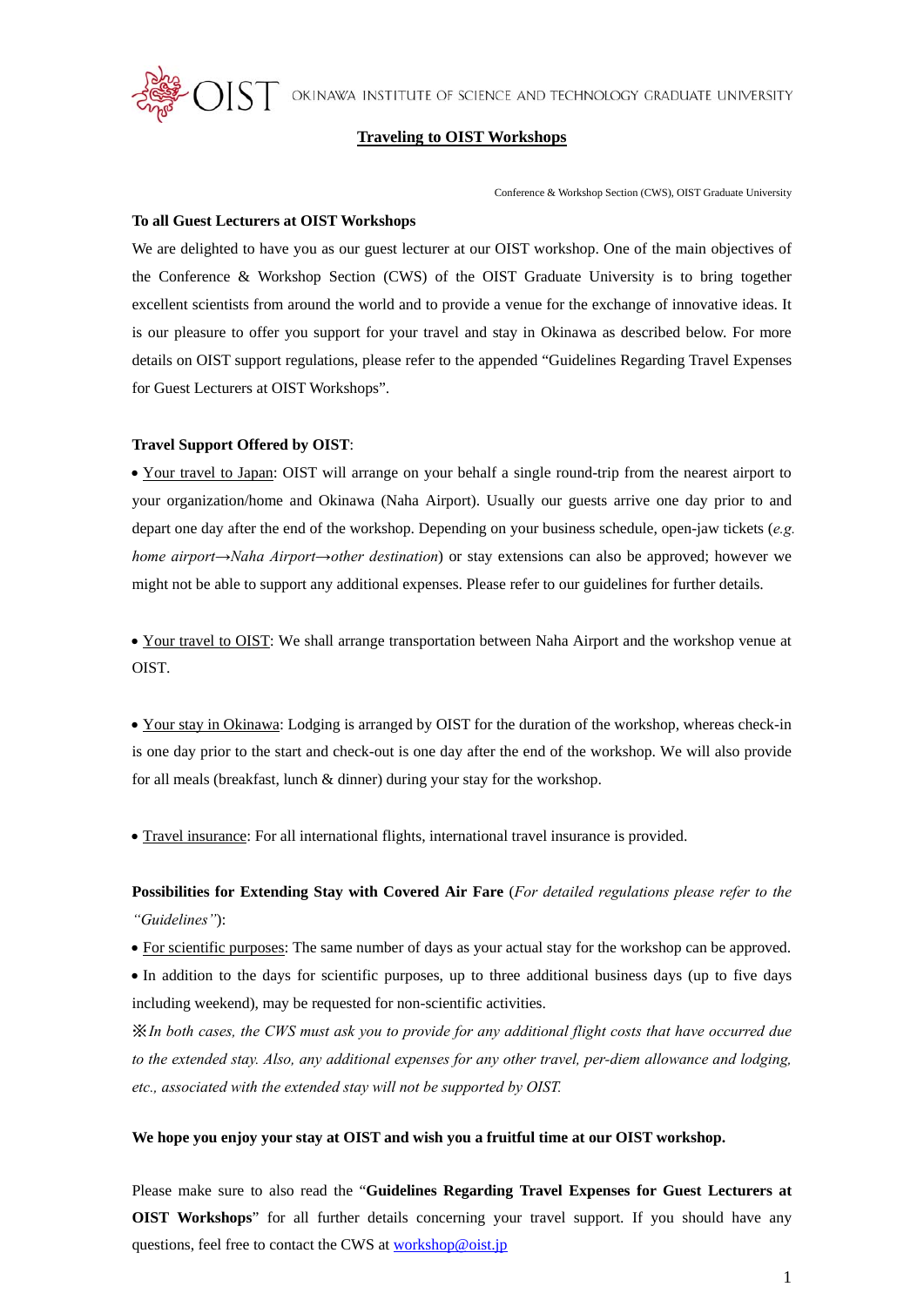

# **Guidelines Regarding Travel Expenses for Guest Lecturers at OIST Workshops**

Updated January 22<sup>nd</sup>, 2014 Conference & Workshop Section (CWS), OIST Graduate University

#### General

The following "Guidelines Regarding Travel Expenses for Guest Lecturers at OIST Workshops" are based upon the OIST Graduate University's Policy, Rules and Procedures Chapter 29 "Travel, Meeting and Related Expenses" and aim to clarify the details regarding the reimbursement procedure of our visitors' travel expenses.

#### 1. Travel Support

1.1. Air fares

1.1.1. OIST arranges a single round-trip for the most economical route in the allowed class category between the nearest airport to their organization/home and Okinawa (Naha Airport). Please note that for all flights (international and domestic flights) an upgrade to a higher seat class (economy class to premium economy or business class; business class to first class), using miles, coupons, etc. is not permitted at any circumstances. Depending on the visitor's itinerary, open-jaw tickets (e.g. home airport $\rightarrow$ Naha airport $\rightarrow$ other destination) can also be provided; however the visitor is asked to carry the difference between the single round-trip and the open-jaw ticket. For details on guidelines regarding itineraries with planned stop-overs and stay extensions, please refer to 4. Duration of Stay Covered by OIST.

1.1.2. It is possible for visitors to make their own flight arrangements; however, this must be done in consultation with the Conference & Workshop Section (CWS) first. Please note that OIST can only reimburse a single round-trip for the most economical route in the allowed class category between the nearest airport to their organization/home and Okinawa (Naha Airport). Please note that for all flights (international and domestic flights) an upgrade to a higher seat class (economy class to premium economy or business class; business class to first class), using miles, coupons, etc. is not permitted at any circumstances. If no consultation has taken place before the purchase of the ticket, a reimbursement by OIST will not be possible.

Visitors, who have made their own flight arrangements must submit the following documents to the CWS, in order to receive reimbursement for their airfare. If these documents are not submitted, a reimbursement of the flight ticket by OIST will not be possible.

(This does not apply for visitors, whose flight arrangements have been made by OIST)

Submit when registering at the workshop venue to CWS

- 1. All original purchase receipts with date of issue
- 2. All original used boarding passes from all outbound flights (Home  $\rightarrow$  Japan)

Submit after returning to home country (institution) by postal mail to CWS

3. All original used boarding passes from all inbound flights  $(Japan \rightarrow Home)$ 

1.1.3. If you intend to visit another research institution, please inform the CWS before making any travel arrangements. In case of a trip combining visit to OIST and other institution(s), the costs are usually shared with the other institution(s). Your travel arrangements will be made only after a mutual agreement has been reached between OIST and the other institution(s). Please note that any additional expenses for air fare that exceed the costs of the single round-trip will not be supported by OIST, as described above (please see also 1.1, Air fares).

1.1.4. Unless changes in itineraries have been made by OIST, visitors shall be responsible for fees resulting from any change or cancellation of their flight and accommodation made after our travel agent or OIST has confirmed the booking. Any change or cancellation of the itinerary is not permitted without prior approval from the workshop organizer. In cases of emergency, the reimbursement of cancellation fees is possible, however please make sure to contact the organizer before making any changes or cancellations.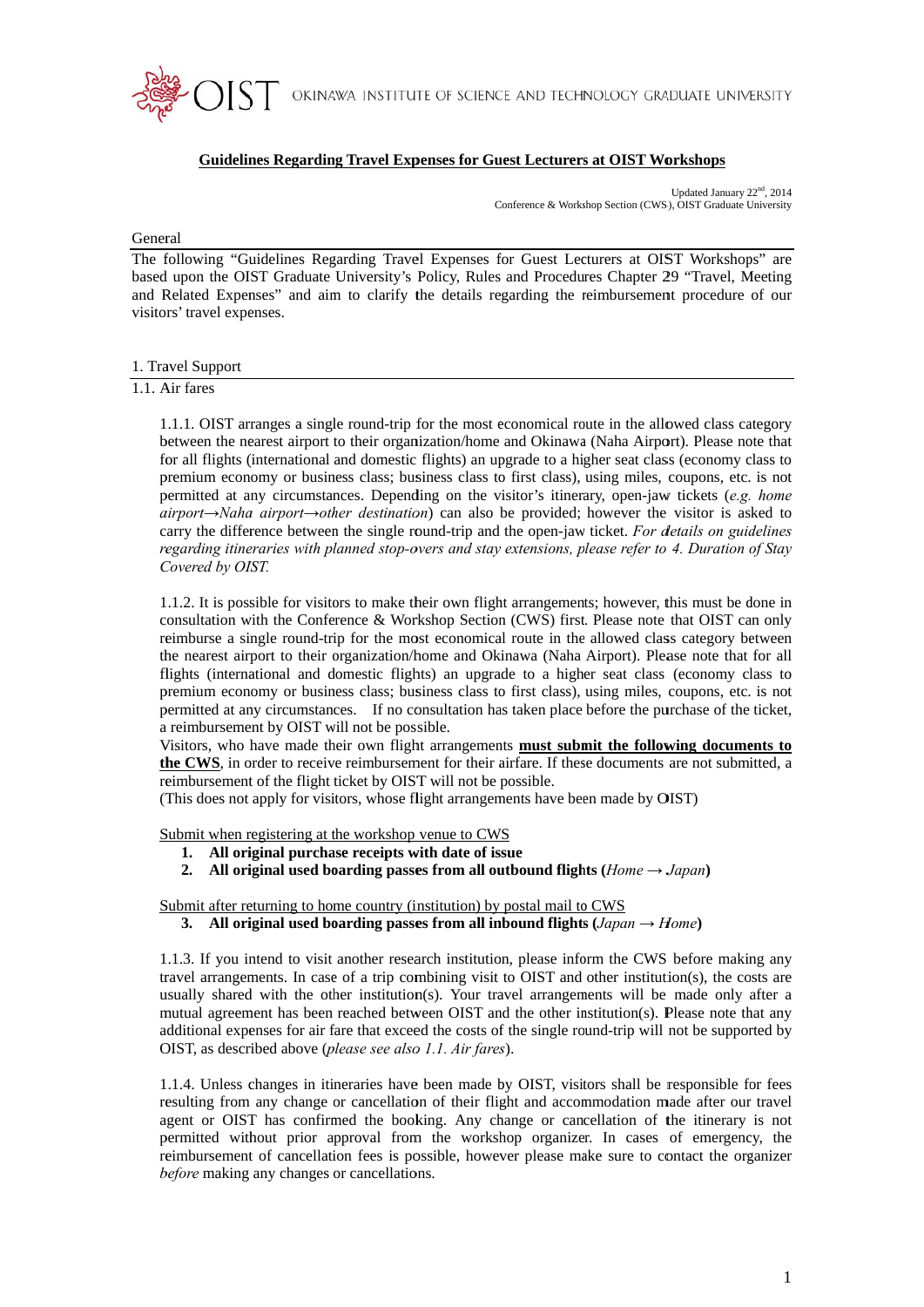

1.2. Transportation between Naha Airport (Okinawa) and the workshop venue OIST will arrange the transportation between Naha Airport and the workshop venue. In case of changes in schedule, make sure to contact the CWS in advance.

## 1.3. Other transportation

Visitors are asked to arrange the transportation to and from their nearest home airport and OIST cannot reimburse these travel costs.

#### 2. Accommodation

## 2.1. Lodging

Lodging is provided by OIST for the duration of the workshop. Check-in is one day prior to the start and check-out is one day after the end of the workshop.

#### 2.2. Meals

OIST shall provide for all meals (breakfast, lunch  $&$  dinner) during the workshop. Thus, there will be no per-diem provided for the duration of the workshop.

#### 3. International Travel Insurance

For all travelers with **international flights**, international travel insurance is provided. Depending on the way of purchase (purchased by OIST or purchased by the visitor himself/herself), there are differences in the coverage of the travel insurance. Please refer to "International Travel Insurance for International Visitors to OIST Workshops" for all further details.

OIST cannot offer a travel insurance for travelers, who are provided only with a domestic flight within Japan. They are kindly requested to contact their local travel agency etc. for further details on travel insurance

#### 4. Duration of Stay Covered by OIST (airfare, accommodation, etc.)

### 4.1. Workshop Duration

Visitors are asked to arrive one day prior to the start and depart on the following day of the end of the workshop.

## 4.2. Guidelines for stay extensions for research purposes

At the discretion of the workshop organizer, extended stay for research purposes can be approved for the same number of days as the visitor's actual stay for the workshop. The maximum possible stay extension equals the duration of the workshop, exclusive of the travel days.

Such a request must be submitted to the CWS at least 4 weeks prior to the first day of the workshop.

- 4.2.1. Extending stay for research purposes is possible and may be requested as stated below:
	- a) For visit to a research unit at OIST.
		- Please notify the CWS in advance, which research Unit you intend to visit.
	- b) For visit to other research organizations
	- Visitors requesting stay extensions for visit for research institutions other than OIST are asked to submit any email exchange or invitation from the other organization(s), etc. that can show the purpose of their visit. This is mandatory for all visitors, whose travel expenses are covered by OIST. (Please see also 1.1. Air fares)
	- In the case that stay extensions for research purposes are requested for visiting research organizations other than OIST, the travel expenses are shared with these organizations. (Please refer to 1.1. Air fares, 1.1.3.)

Any additional expenses for air fare that exceed the costs of the single round-trip, as described above (please see also 1.1. Air fares), any other travel, per-diem allowance and lodging, etc., associated with the extended stay will not be supported by OIST. Furthermore, OIST is not responsible for any personal accident, injury or death, miscellaneous expenses or risk incurred during extended stays.

#### 4.3. Guidelines for extension for private activities

For invited speakers, in addition to the days for scientific purposes provided under the guidelines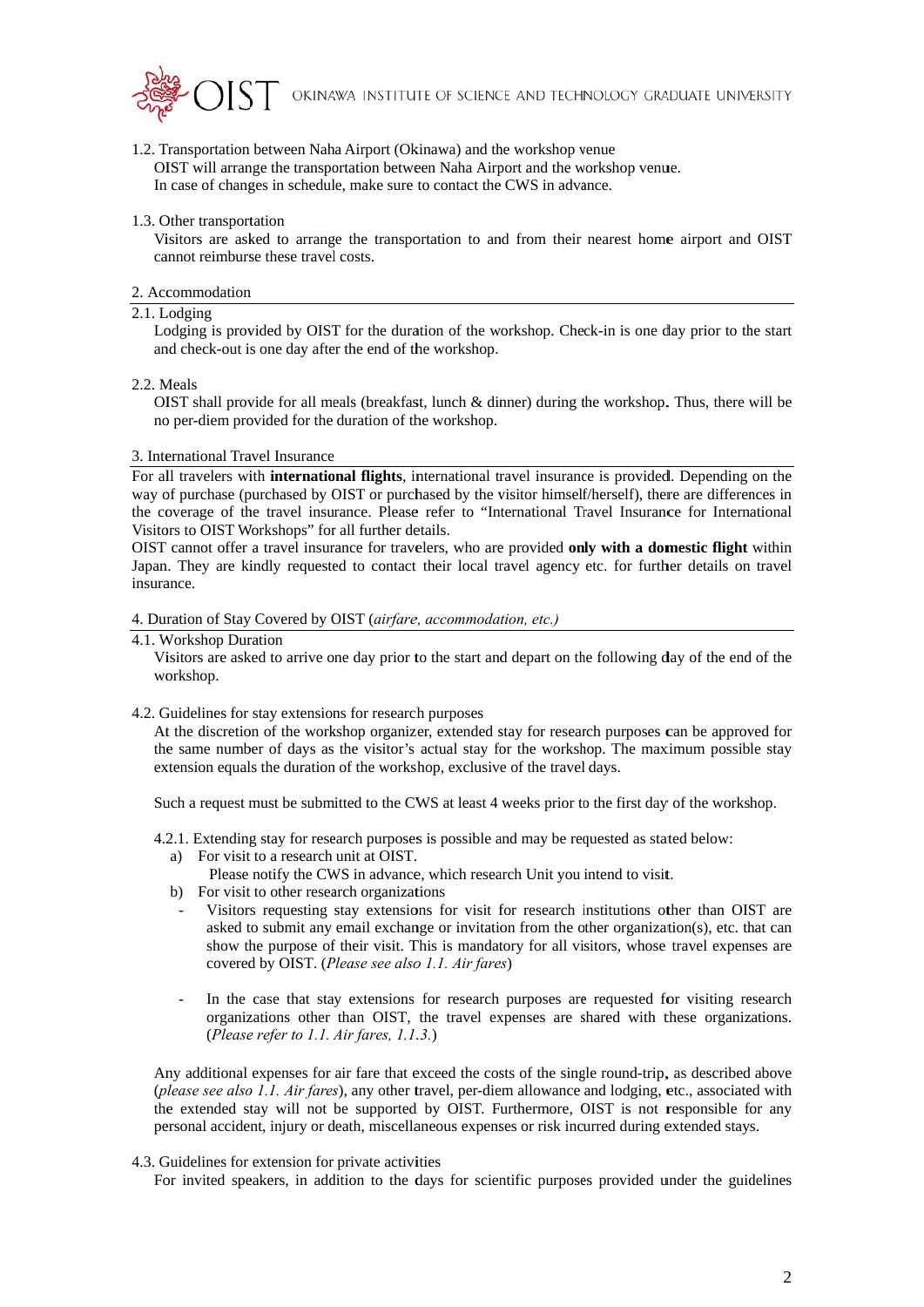

above, up to three additional business days or up to five days including weekend, may be requested for non-scientific activities. Such a request must be submitted to the workshop organizer, at least 4 weeks prior to the first day of the workshop. If the private stay exceeds these three additional business days, only half of the round-trip air fare will be covered by OIST. (Please see also 1. Travel support and 4. Duration of Stay Covered by OIST)

Any additional expenses for air fare that exceed the costs of the single round-trip, as described above (please see also 1.1. Air fares), any other travel, per-diem allowance and lodging, etc., associated with the extended stay will not be supported by OIST. Furthermore, OIST is not responsible for any personal accident, injury or death, miscellaneous expenses or risk incurred during extended stays.

## 5. Other

Okinawa Institute of Science and Technology Graduate University (OIST) and the workshop organizers disclaim any liability for death, injury, any loss, cost or expense suffered by any person (including accompanying persons or partners or attendant caregivers), if such loss is caused or results from the act. default or omission of any person other than an employee or agent of OIST or the organizers. In particular, neither OIST nor the organizers can accept any liability for losses arising from the provision or non-provision of services provided by hotel companies or transport operators. OIST and the organizers disclaim liability for losses suffered by reason of war including threat of war, riots and civil strife, terrorist activity, natural disasters, weather, fire, flood, drought, technical, mechanical or electrical breakdown within any premises visited by participants and/or partners in connection with the workshop, and losses suffered by reason of industrial disputes, governmental action, registrations or technical problems that may affect the services provided in connection with the workshop. OIST and the organizers are not able to give any warranty that any particular person will appear as a speaker or presenter. Finally, in case of any breach of the above stated Guidelines Regarding Travel Expenses for Guest Lecturers at OIST Workshops, the costs for the visit to OIST might be charged to the visitors.